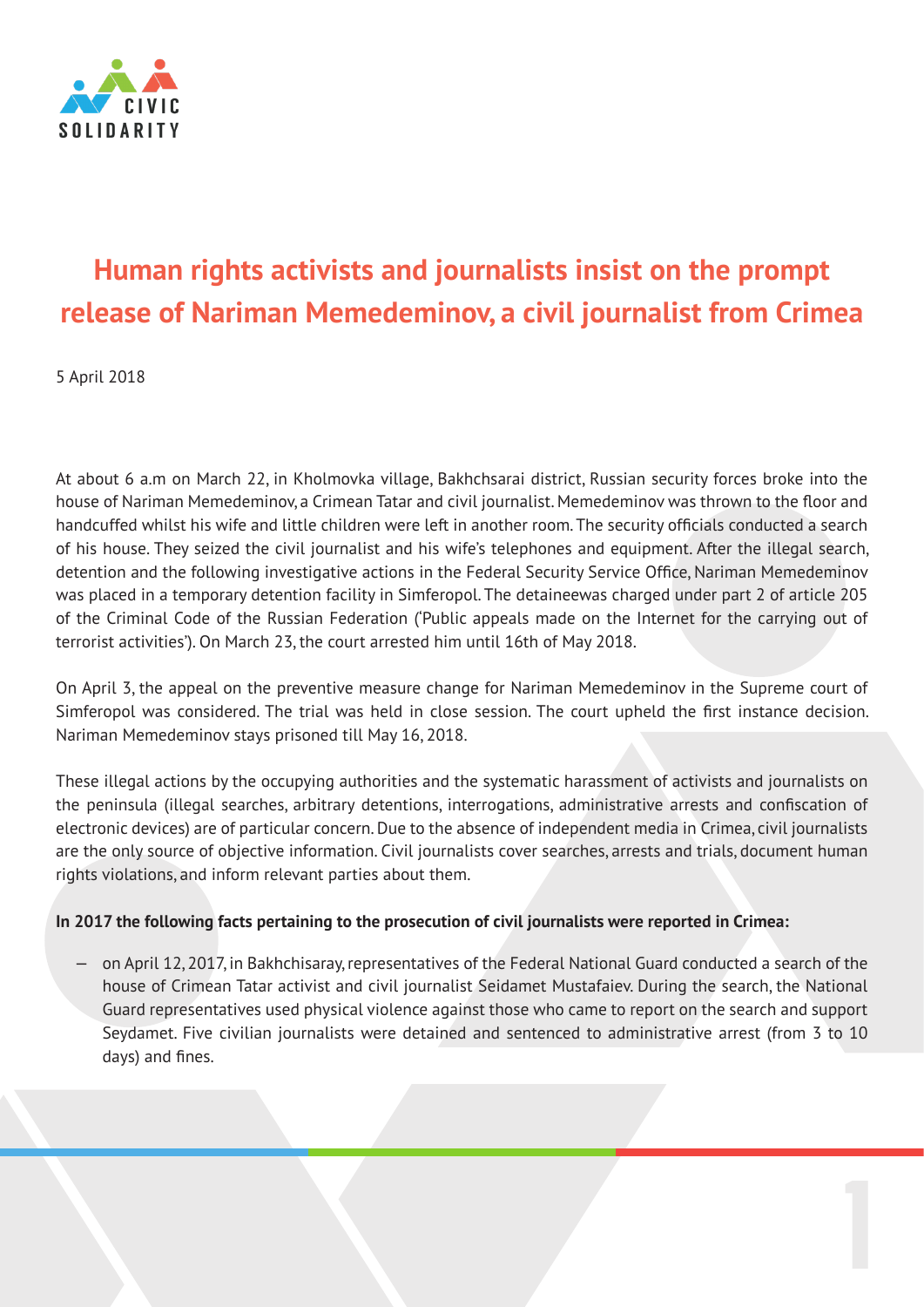- on August 14, 2017, Artem Osipov was detained and taken to the police station for shooting independent picketing.
- in October 2017, several Crimean Tatar activists and civil journalists were detained and summoned to administrative proceedings, including Seiran Saliev, Timur Ibragimov, Amet Suleimanov and Ruslan Belialov.
- on November 8, 2017, the police searched the house of Alimdar (Ruslan) Belialov. During the search, his phones were seized and a large amount of money was stolen.
- on October 14, 2017, civil journalists Ruslan Gostev and Ruslan Suleimanov were detained by police officers.
- on November 8, 2017, a search was conducted of the house of Seitumer Seitumerov, an activist, civil journalist and cameraman working for the public association "Crimean Solidarity". During the search, his laptop and phones were seized. Seitumerov was fined for a post he published on the social network "VKontakte" before the annexation of Crimea. Due to prosecution, the activist was forced to leave the peninsula.
- on January 25, 2017, after a search of his house, Crimean Tatar activist and civil journalist, Enver Krosh, was arrested.

### **In view of the above, we call on the Russian Federation and the occupying authorities in Crimea to:**

- stop immediately the harassment of the civil journalist and activist of the Crimean Solidarity movement, Nariman Memedeminov, and release him from custody, as well as to conduct an unbiased investigation into his illegal detention;
- stop harassment of civil journalists, including administrative arrests, criminal charges, property confiscation and other repressions, ensuring all binding guarantees;
- conduct prompt, effective and impartial investigations into illegal detention and any kind of physical violence against civil journalists in Crimea, ensure that perpetrators are prosecuted, and take all necessary measures to prevent such attacks in the future;
- guarantee unrestricted access to public places and t places where offences have been committed, and allow independent journalists in Crimea to carry out their professional work , in order to ensure freedom of speech, freedom of access to information and freedom to disseminate it.

#### **We call on the international community to:**

- support the enforcement of freedom of expression and the right to information of civil journalists in Crimea, as well as of people living on the peninsula;
- put pressure on the Russian Federation and the occupying authorities in Crimea to stop the harassment of civil journalists and to ensure that the public observer function is performed without interference in their freedom of expression;
- provide the necessary protection for those civilian journalists who have become victims of repression and to support the professional activities of civil journalists in Crimea.

Twitter: /twitter.com/CivicSolidarity Facebook: /www.facebook.com/CivicSolidarity

Instagram: /www.instagram.com/civic\_solidarity YouTube: /www.youtube.com/user/CivicSolidarity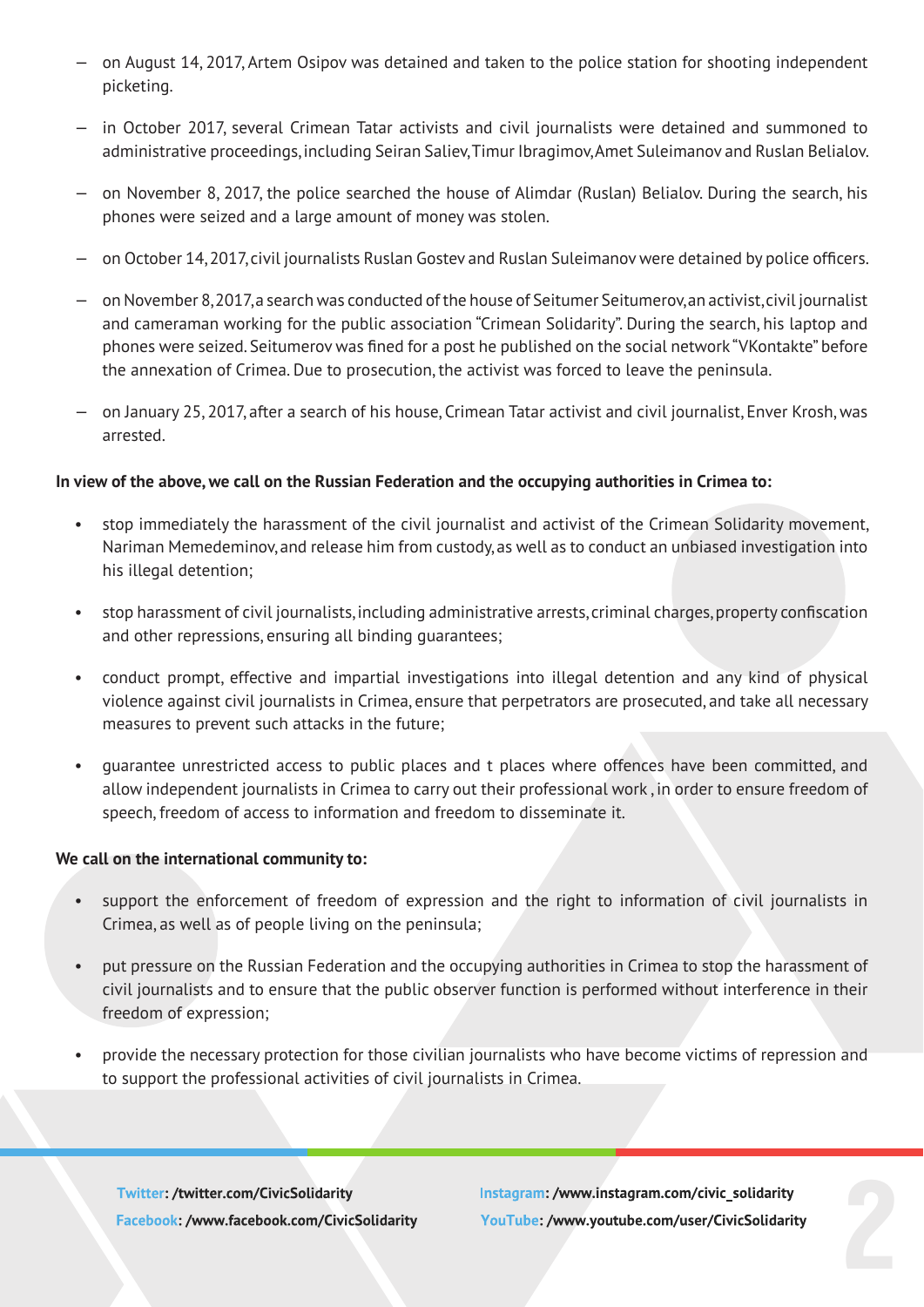# **Singed by:**

- *- Human Rights Information Centre (Ukraine)*
- *- Media Initiative for Human Rights (Ukraine)*
- *- CrimeaSOS (Ukraine)*
- *- Aider Muzhdabaiev, channel director and deputy general, ATR*
- *- Osman Pashaiev, executive producer, UA: Crimea*
- *- Truth Hounds (Global Network)*
- *- Centre for Civil Liberties (Ukraine)*
- *- Crimean Human Rights Group (Ukraine)*
- *- Gaiana Yuksel, director, QHA Information Agency (Agency "Crimean news")*
- *- Yuriy Matsarskiy, journalist*
- *- Elizaveta Tsaregradskaya, journalst*
- *- Seitumer Seitumerov, anchorman, ATR*
- *- Yana Tkachiuk, journalist, 112-Ukraine*
- *- Natalia Dvali, journalist, Gordon*
- *- Nikolai Polozov, lawyer*
- *- Oleksandr Polozhynskiy, musician, radio host Novoe Vremia*
- *- Mustafa Nayyem. journalist, MP*
- *- Mavile Degermendzhy, activist*
- *- Irina Romaliyskaia, journalist, Hromadske radio*
- *- Taras Ibragimov, journalist, freelancer*
- *- Alena Savchiuk, journalist*
- *- Sonia Sotnyk, radio host, Radio Rocks*
- *- Roman Tsimbaliuk, journalist*
- *- Evgeniy Karamian, journalist*
- *- Oleksina Dorohan, journalist, Radio Svoboda*
- *- Karina Orlova, Echo Moskvy, The American Interest*
- *- Elvina Seitbullaeva, journalist, ATR*
- *- Yuriy Kulinich, TV presenter, ZIK*
- *- Ihor Solovey, editor, LB.UA*
- *- Sergey Berezhnoy, journalist, syndicate columnist, political commentator*

- *- Alina Smutko, photojournalist*
- *- Kateryna Kuvyta, activists, coordinator Automaidan Kyiv*
- *- Oleksandra Dvoretska, VostokSOS*
- *- Maria Vasilieva, journalist, 1+1*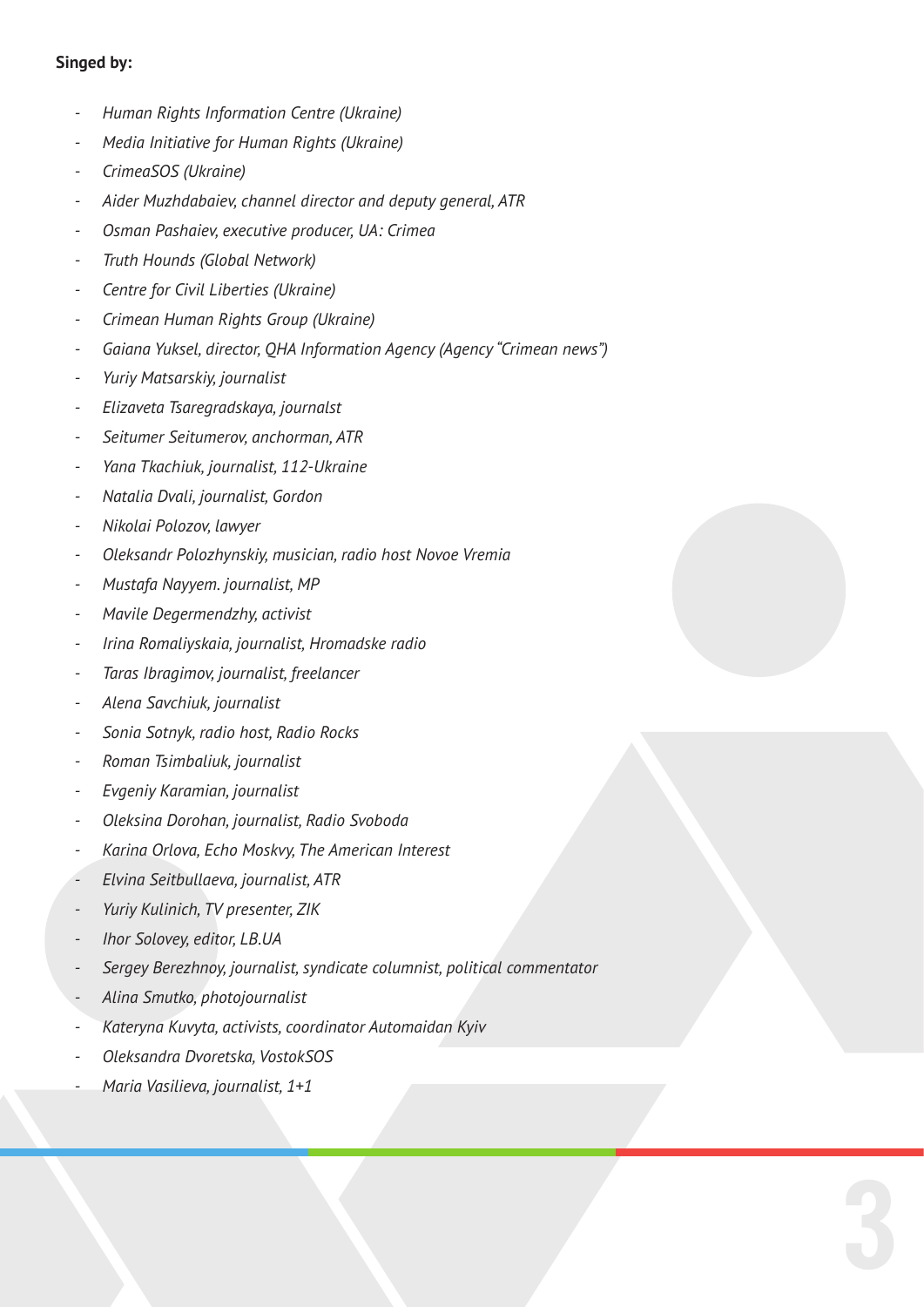- *- Marianna Prysiazhniuk, correspondent, Ukrainian National News*
- *- Ekaterina Liashenko, journalist, LIGA.net*
- *- Andrei Kulikov, journalist, Hromadske Radio*
- *- Elmaz Asanova, journalist, TV channel АТR*
- *- Oleg Panyuta, journalist, TV channel "Ukraine"*
- *- Alim Aliyev, program director, "Crimean House"*
- *- Alexander Tverskoi, publicist*
- *- Alexandra Obydennaya, journalist,*
- *- Alexei Loskutov, Member of the Latvian Parliament*
- *- Evgeny Tsibulenko, Head of the Ukrainian Communities of Estonia*
- *- Marina Berdichevskaya, journalist, Radio Vesti*
- *- Edem Dudakov, activist of the national movement of the Crimean Tatars*
- *- Elena Ivanova, volunteer*
- *- Valery Balayan, film-director*
- *- Refat Chubarov, the head of Mejlis of the Crimean Tatars*
- *- Eskender Bariev, member of the Mejlis of the Crimean Tatars*
- *- Taras Ratushny, journalist*
- *- Masi Nayem, lawyer*
- *- Sergey Takhmazov, journalist*
- *- Irina Pavlenko, editor, TV channel "1 + 1"*
- *- Galina Sklyarevskaya, GO "Detector Media"*
- *- Irina Kashchei, freelance correspondent, LB.ua*
- *- Anastasia Prikhodko, Ukrainian singer*
- *- Ahtem Seitablayev, film-director, journalist*
- *- Valentina Samar, journalist, Center for Journalistic Investigations*
- *- Shevket Nemetullayev, journalist, TV channel "ATR"*
- *- Sergei Berezhnoy, journalist, columnist, political commentator*
- *- Dmitry Karp, activist, coordinator of the "Avtomaydan Kyiv"*
- *- Sergey Stroy, activist, coordinator of the "Avtomaydan Kyiv"*
- *- Dmitry Karp, activist, coordinator of the "Avtomaydan Kyiv"*
- *- Irina Trofimenko, coordinator of GO "Avtomaydan Kyiv"*
- *- The independent Crimean media worker's Trade Union*
- *- International Partnership for Human Rights (IPHR) (Belgium)*

- *- Human Rights Monitoring Institute (Lithuania)*
- *- Barys Zvozskau Belarusian Human Rights House (Belarus)*
- *- Center for Participation and Development (Georgia)*